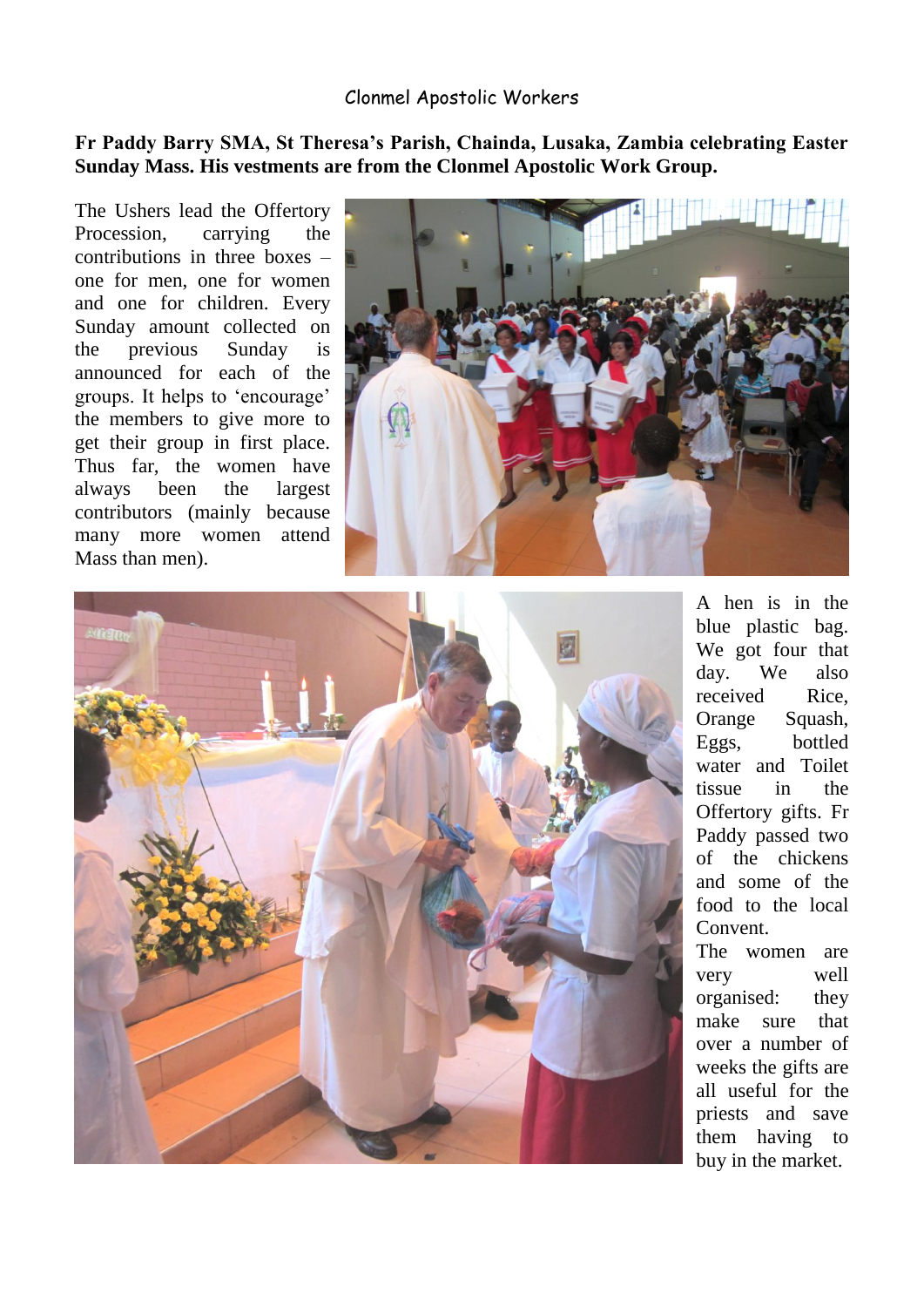

And here are the Eggs!



Finally the water and wine for the Mass are brought to the Altar.

We had over 600 at Mass on Easter Sunday morning. Most received Holy Communion, which a number of Lay Ministers of the Eucharist helped to distribute. Others brought Communion to a small number in their homes.

There was also Mass in St Agnes' Church, Ibex Hill where Fr Paddy is completing a Maternity Clinic, including Delivery

suite. The Zambian Government provide the staff and medicines for the Clinic but the people (i.e in this case the parish) must construct the buildings.